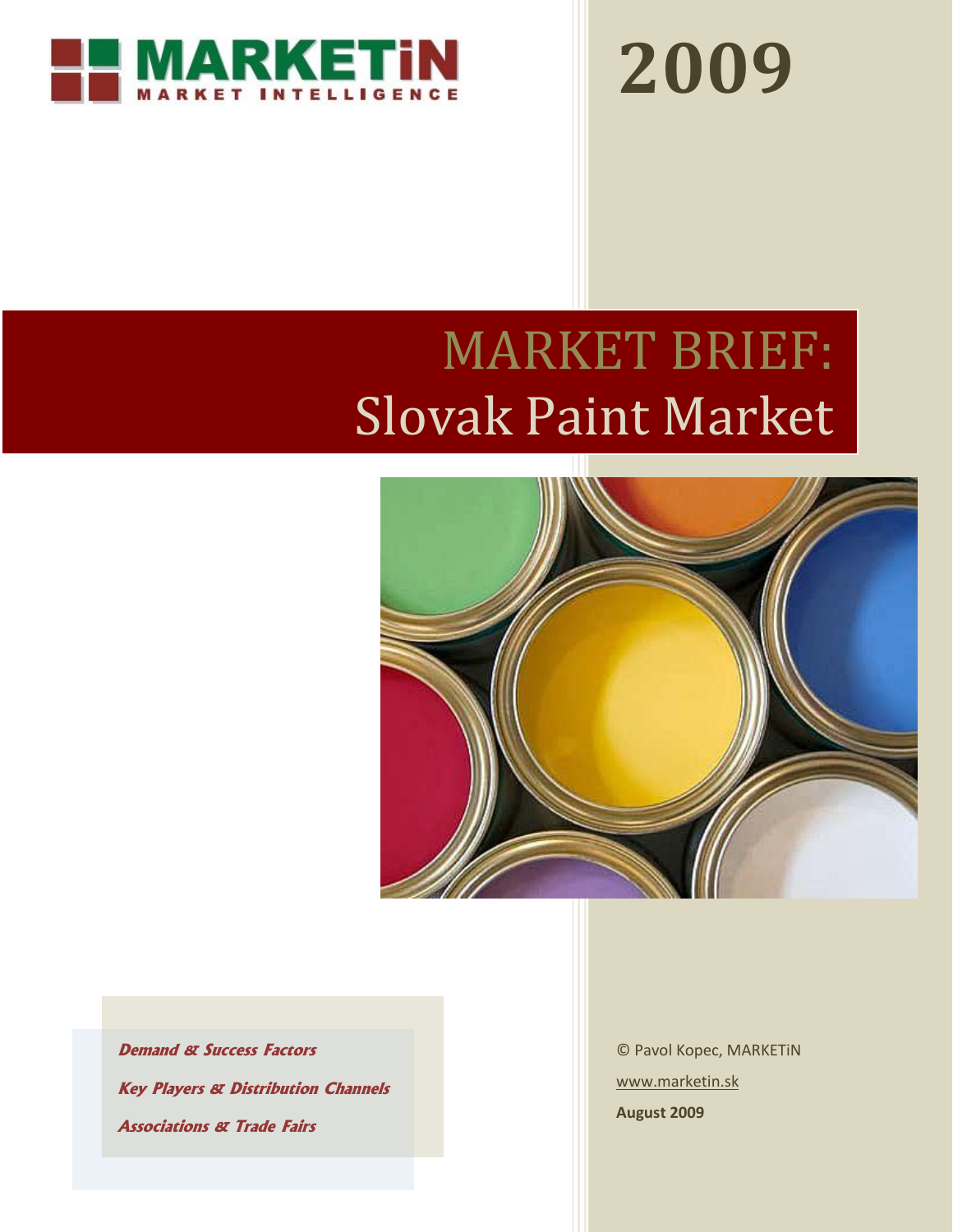# **SLOVAK PAINT MARKET**

*The paint market in Slovakia is quite saturated, and very competitive. There are both local and international brands competing in the paint market. Quality for reasonable price is the key for success in the market.*

## **Demand & Success Factors**

The economic downturn has strong impact on the construction industry, and thus has implicitly quite a significant impact on the paint market in Slovakia, too. Sales of paints have been copying the sales in the construction industry over the last six month. So, construction firms as customer are buying less than last year.

In terms of demand for paints and accessories, the biggest customers used to be big developers, but now smaller building firms and DIY customers are taking over the lead. DIY customers will continue visiting especially the smaller stores.

There are a lot of quality products on the market, but low price and high brand awareness are now key success factors. Nevertheless, there is a potential for new breakthrough or innovative (not necessarily high-quality) brands/products, which represent high value for money, and must be heavily promoted through mass media (TV, billboards, newspapers, etc.).

As price is still considered as one of the key success factors, in general, prices are expected to go down. Although, master painters and retailers are the customers who still prefer to buy cheaper products and are quite sensitive to price changes, majority of end users do not always look at price. They are accustomed to purchase in their preferred store with a good customer care, discounts and promotions. They seek advice from the paint shop owners, and are ready to buy even premium brands. However, such brand must impress them with their outstanding quality features (e.g. the ability of the paint to be applied only once).

## **Key Players & Distribution Channels**

PRIMALEX Slovakia is the major local manufacturer, followed such producers as NOVOCHEMA or COLOR Company. PRIMALEX brand is a market leader with approximately 80% share on the Slovak paint market. In this situation, when existing brands are fighting for the market share, there is not much market potential left for new entrants in Slovakia. In general, it is deemed as very difficult to introduce new untraditional brands to the market, especially during these times of economic downturn.

There are 12 local paint manufacturers in Slovak paint market. The following nine of them are members of the Association of Chemical and Pharmaceutica Industry – ZCHFP [\(www.zchfp.sk\)](http://www.zchfp.sk/) – associated within the Section of Paint Manufacturers:

- COLOR Company, s.r.o.
- **EURO-VAT, s.r.o.**
- **FARBOL, s.r.o.**
- **CHEMOLAK a.s.**
- $INEX. s.r.o.$
- **NOVOCHEMA, družstvo**
- **PAM-ak, spol. s r.o.**
- **PRIMALEX SLOVAKIA, s.r.o.**
- SLOVZINK a.s.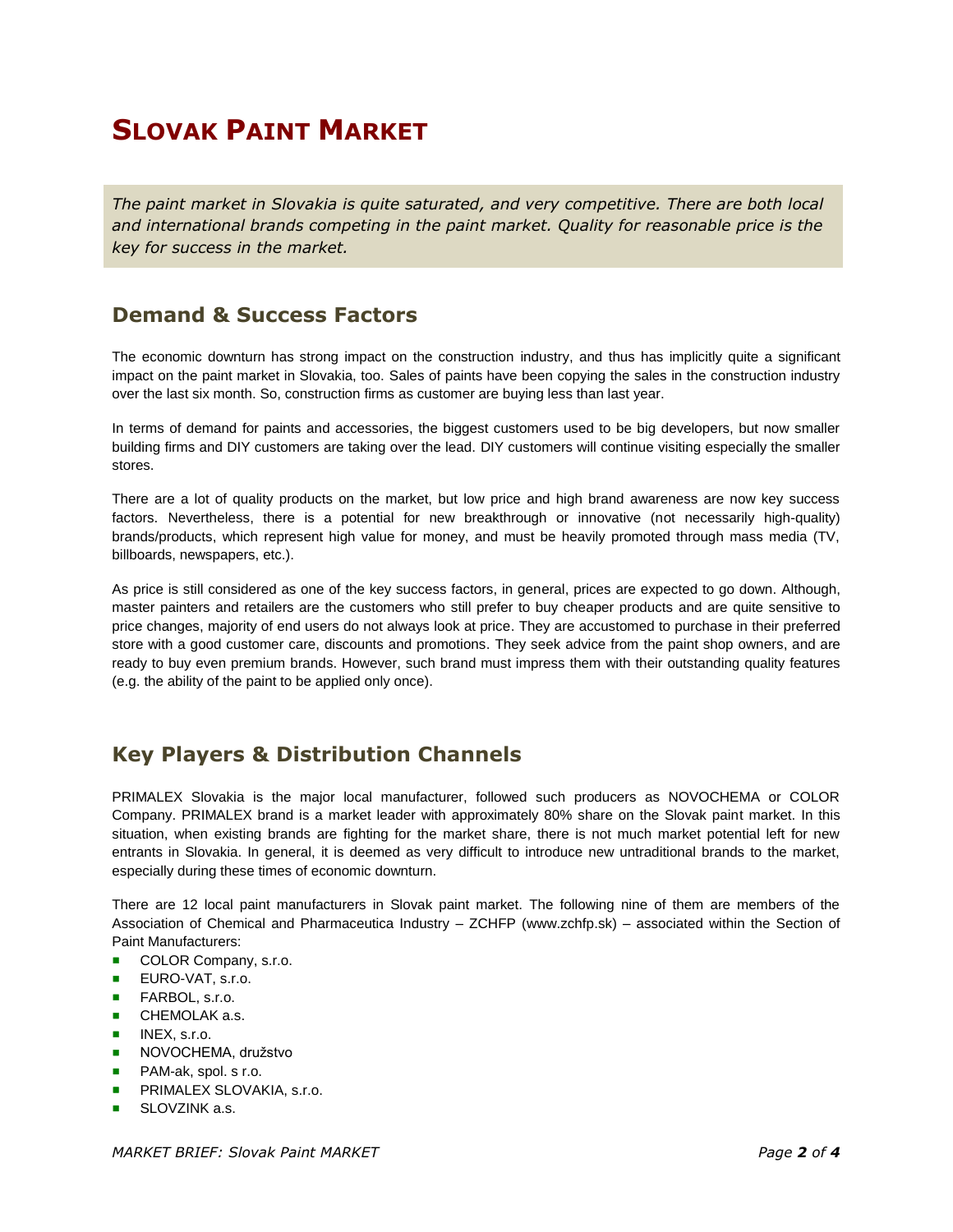| <b>LOCAL PAINT MANUFACTURERS</b> | <b>TOWN</b>       | <b>WEBSITE</b>      |
|----------------------------------|-------------------|---------------------|
| <b>COLOR Company, s.r.o.</b>     | Dubnica nad Váhom | www.colorcompany.sk |
| ELASTIK, s.r.o.                  | Bohdanovce        | www.elastik.sk      |
| FARBOL, s.r.o.                   | <b>Bratislava</b> | www.farbol.sk       |
| Farby-Laky Košeca s.r.o.         | Košeca            | www.falak.sk        |
| H-COLOR, s.r.o.                  | <b>Nitra</b>      | www.h-color.sk      |
| <b>CHEMOLAK, a.s.</b>            | Smolenice         | www.chemolak.sk     |
| INEX, s.r.o.                     | <b>Bratislava</b> | www.inexsro.sk      |
| <b>MATADORFIX, s.r.o.</b>        | <b>Bratislava</b> | www.matadorfix.sk   |
| NOVOCHEMA, družstvo              | Levice            | www.novochema.sk    |
| PAM-ak s.r.o.                    | Chorvátsky Grob   | www.pam.sk          |
| PRIMALEX SLOVAKIA, s.r.o.        | Dolný Kubín       | www.primalex.sk     |
| SLOVZINK, a.s.                   | Košeca            | www.slovzink.sk     |

Then there are also many brands of Czech manufactures (such as BAL Praha, COLORLAK, BALAKOM, BARVY TEBAS, etc.) present on the Slovak paint market. But there are many other representatives of foreign manufacturers operating on the Slovak market - e.g. Caparol (Germany), JUB (Slovenia), HELIOS (Slovenia), DuLUX (U.K.) and many others. There are mostly importers supplying paints and accessories (e.g. COLOR EXPERT – belonging to the Color Expert group of biggest European distributor of paint tools, SCHULLER EH´ KLAR, FINESA farby, etc.).

Wholesaling is rarely used as a distribution channel. Manufacturers often distribute their product directly to retail stores. Distributors are often bypassed as they are not able to serve all smaller brands.

As regards retailing, there are mostly single specialized stores, and a few small retail chains present in the Slovak paint market. But some products are also sold through such DIY supermarkets as BAUMAX or HORNBACH. With 32 retail stores operating under the same brand name "Kúzlo farieb" (Magic of Colors), BAL Slovakia s.r.o. - a representative of Czech paint manufacturer BARVY A LAKY HOSTIVAŘ a.s. – belongs to the biggest retail chains in Slovakia. COLORLAK, a Czech paint manufacturer operating a retail chain with the brand name "Svet profi farieb" (World of Profi Colors), has its local daughter company COLORLAK SK, s.r.o. in Slovakia, which also operates a chain of stores under the brand names FEB (12 stores) and ColorProfi / Technicolor (3 stores) . U.S.-based manufacturer KolorMax operates a chain of 10 retail stores under the brand name "Dom farieb" (House of colors), plus another 4 retail and 9 wholesale shops. Other retail chains include BBG s.r.o. with 8 retail stores or BLISS a.s. with 4 retail shops.

As for alternative distribution channels, eFARBY.sk is claimed to be the biggest on-line shop with paints and tools.

## **Associations & Trade Fairs**

#### Associations:

- **Guild of Painters in Slovakia – CEMAS**: [www.cemas.szm.sk;](http://www.cemas.szm.sk/) Tel./fax: +421 (0)36 6345328; [cemas@szm.sk.](mailto:cemas@szm.sk)
- **Association of Chemical and Pharmaceutical Industry** (Section of Paint Manufacturers) ZCHFP: [www.zchfp.sk;](http://www.zchfp.sk/) Tel.: +421 (0)2 48209001; Fax: +421 (0)2 43638047; [zchfp@zchfp.sk.](mailto:zchfp@zchfp.sk)

#### Trade Fair:

**Incheba a.s**. – organizer of the largest construction fair in Slovakia [www.incheba.sk](http://www.incheba.sk/) (upcoming fair: 23 -27 March 2010; see: [http://www.incheba.sk/exhibitions/construction\\_heating\\_house/2402\)](http://www.incheba.sk/exhibitions/construction_heating_house/2402).